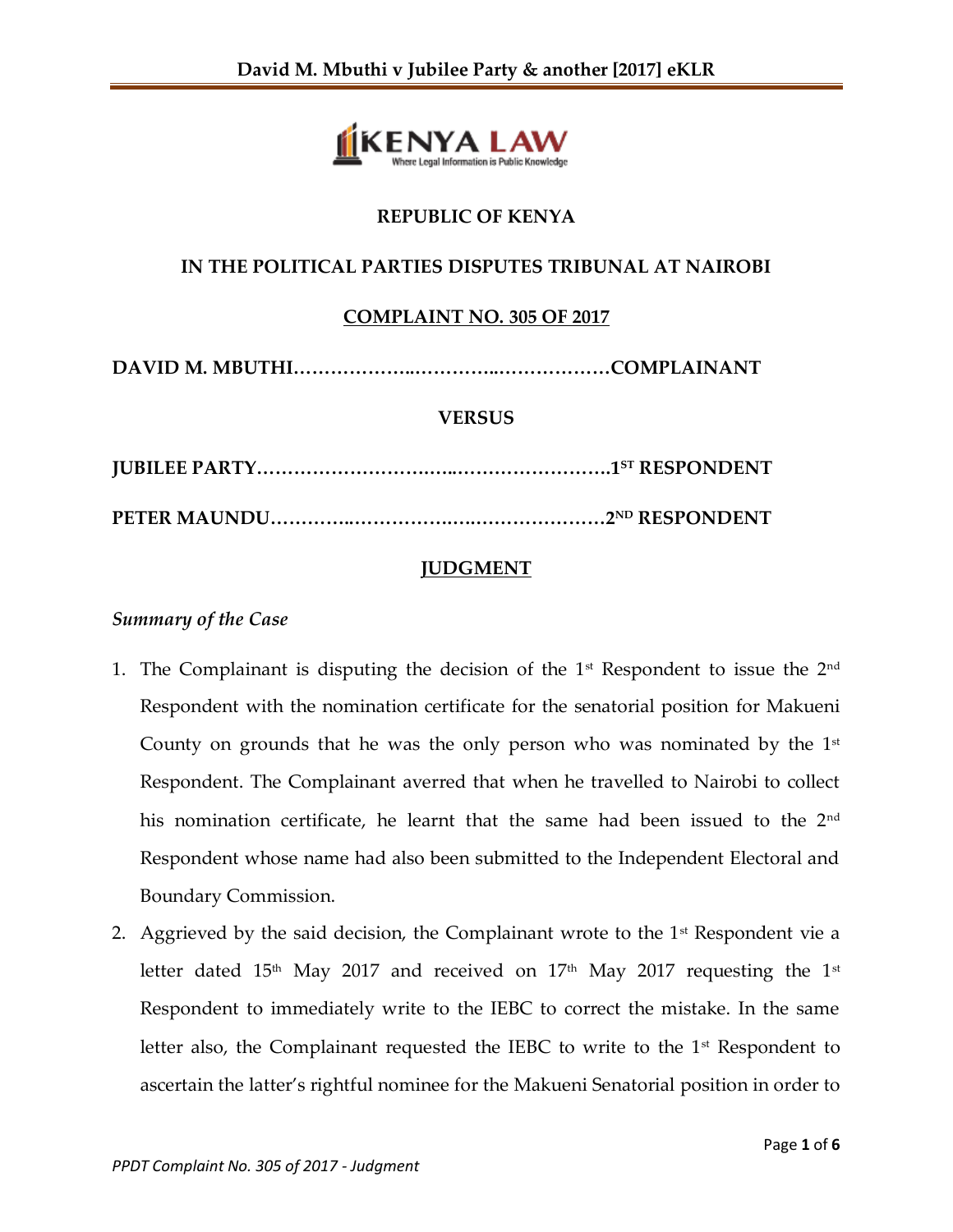avert wrangles. However, the said letter was never acted upon prompting the Complainant to approach this Tribunal for following reliefs:

- (a) A declaration that the Complainant was the valid nominee for the  $1<sup>st</sup>$ Respondent's senatorial position for Makueni.
- (b) An order directing the  $1<sup>st</sup>$  Respondent to forward the Complainant's name to the IEBC as  $1<sup>st</sup>$  Respondent's valid nominee for the  $1<sup>st</sup>$  Respondent's senatorial position for Makueni.
- 3. In reply, the  $1<sup>st</sup>$  Respondent opposed the complaint for two main reasons, namely; first, that the Complainant had failed to invoke the  $1<sup>st</sup>$  Respondent's internal disputes resolution mechanism as required by the law. Secondly, that the  $1<sup>st</sup>$ Respondent was free to give direct nomination to the 2<sup>nd</sup> Respondent considering there was only one aspirant for the position. For these reasons, the  $1<sup>st</sup>$  Respondent prayed for the dismissal of the Complainant's case.

### *Issue for Determination*

4. The primary issue is whether the Tribunal had jurisdiction to entertain this matter. *Analysis*

- 5. On this issue, we wish to emphasise that it is a trite law that a court has no business entertaining a matter once it establishes that it lacks jurisdiction. The *locus classicus* statement of Hon. Justice Nyarangi JA in *The MV "Lilian S"* case still holds good and as a Tribunal, we stand guided by it. The good Judge opined, *"Where a court has no jurisdiction, there would be no basis for a continuation of proceedings pending other evidence. A court of law downs tools in respect of the matter before it the moment it holds the opinion that it is without jurisdiction."*
- 6. Our understanding of the foregoing is that a court of law must first satisfy itself of jurisdiction before proceeding to entertain a claim placed before it, which we hereby do. *Section 40* of the *Political Parties Act, 2011 (as revised in 2016)* outlines the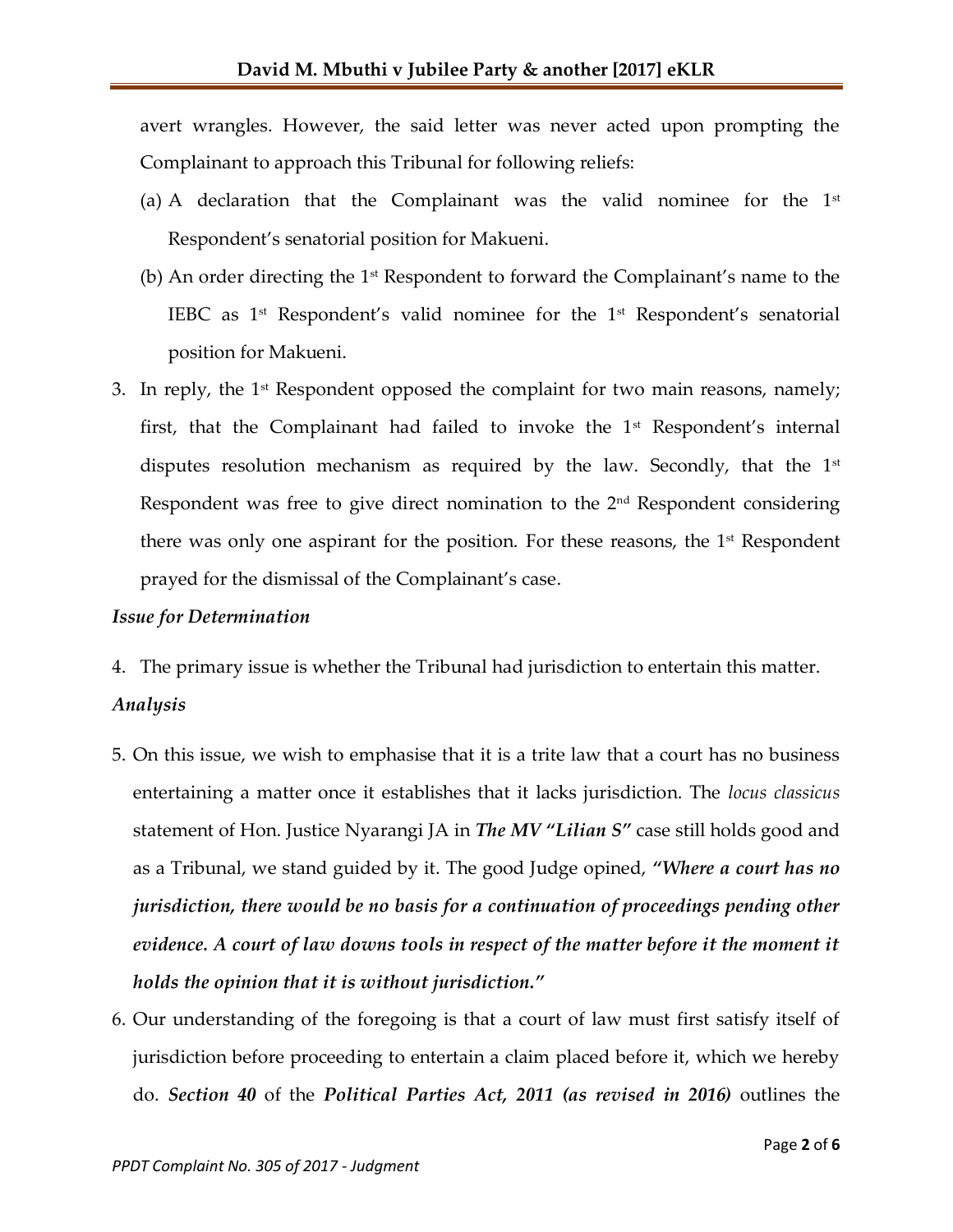jurisdiction of the Tribunal and gives it the mandate, in paragraph (fa) of the said provision, to resolve disputes arising from party primaries. This is the nature of dispute between the Complainant and the Respondents.

- 7. That said, we are alive to the provisions of *section 40 (2)* of the *Political Parties Act, 2011,* which requires the Tribunal to assume jurisdiction over certain disputes only after such disputes have been referred to an internal dispute resolution of a political party. With regard to party primary disputes it would be important to note that *section 13 2A* of the *Elections Act* gives political parties thirty days within which to resolves such disputes, which raises the question as to whether it is mandatory or optional for a disputant to first refer his or her complaint to the internal dispute resolution mechanism of a political party before coming to the Tribunal.
- 8. The High Court position on this question appears to be varied. In the case of *Erick Kyalo Mutua vs. Wiper Democratic Movement (K) & Another Election Appeal No. 4 of 2017,* Onguto J, at paragraphs 47 and 48 of the said case, held that the Tribunal had original jurisdiction and as such, could entertain a party primary dispute directly in appropriate circumstance without having to insist that such a dispute must first be referred to an internal dispute resolution mechanism of a political party.
- 9. The judge went further to explain that there was a concurrent jurisdiction and a disputant may either land before the Tribunal or the political party's internal dispute resolution mechanism. In effect, it was the Court's stand that it was optional for a person refer his or her complaint to the internal dispute resolution of a political party.
- 10. However, in the case of *Hon. Rachel Nyamai vs. Jubilee Party of Kenya & Another Election Appeal No. 58 of 2017* Muchelule J allowed the appeal on the basis that the Political Parties Disputes Tribunal did not have jurisdiction to entertain the Complainant's case since the Complainant had not exhausted the internal disputes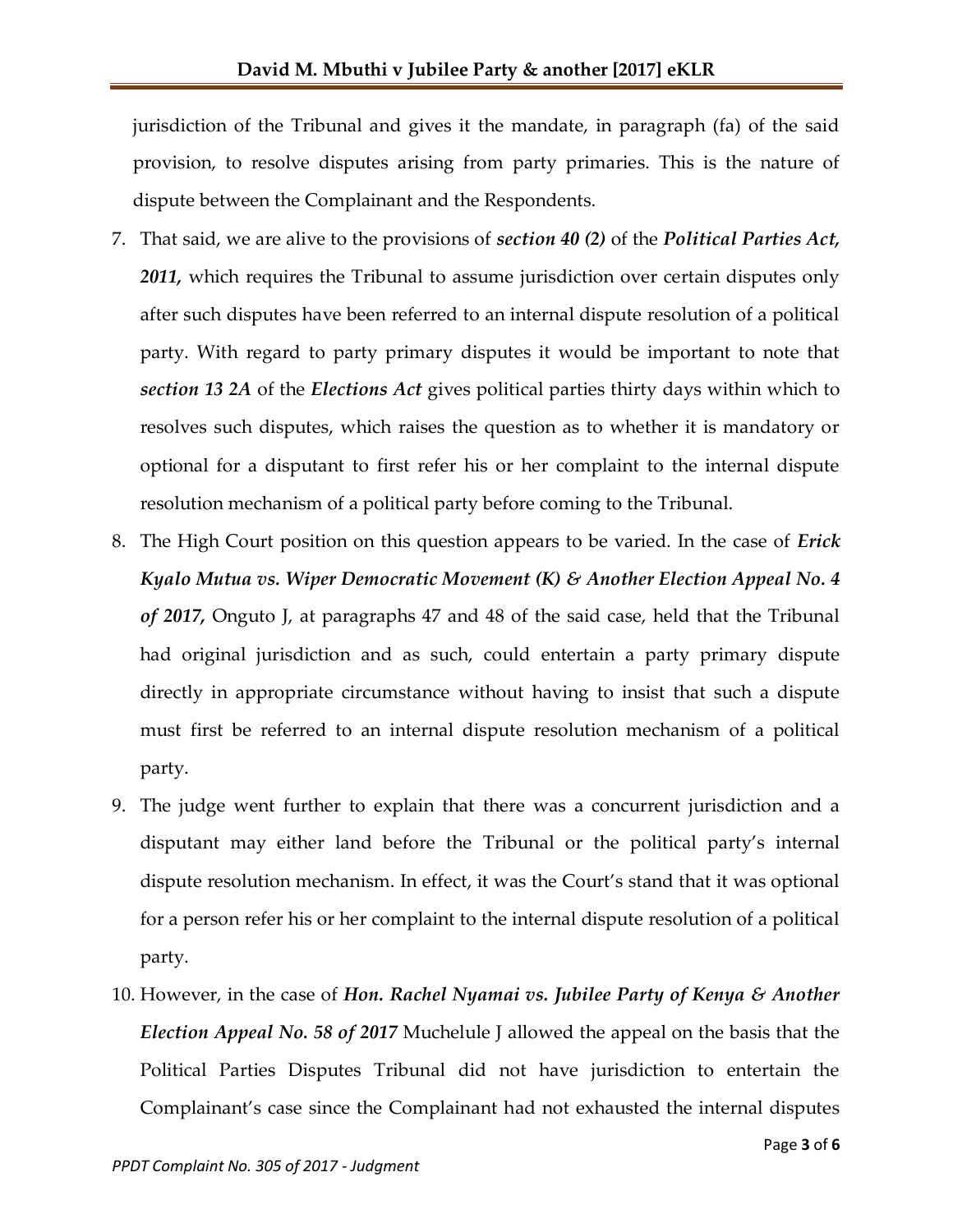resolution as required by the law. In the case,  $1<sup>st</sup>$  Respondent directly nominated the 2 nd Respondent despite there being more than one candidate for nominations.

- 11. The learned judge characterised the dispute as one involving a member of a political and a political, which according to *section 40 (2)* of the *Political Parties Act, 2011* requires the Tribunal to assume jurisdiction only after such disputes have been referred to an internal dispute resolution of a political party. According to this decision, therefore, it was mandatory upon the aggrieved party to first lodge his or her dispute with a political party's internal disputes resolution mechanism in order to gain standing before the Tribunal.
- 12. In light of the foregoing, it is significant pointing out that there is an overlap among some of the disputes outlined in *section 40 (1)* of the *Political Parties Act*. For instance, it is our interpretation of the law that a party primary dispute can be characterised as a dispute between a member of a political party and a political party or as a dispute between members of a political party. Meaning, despite being a distinct dispute according to the *Act,* a party primary dispute ordinarily ought to be referred first to a political party's internal disputes resolution mechanism.
- 13. To augment this view, we seek recourse from *section 13 2A* of the *Elections Act,*  which gives political parties thirty days within which to resolves such disputes. This Tribunal is persuaded to take the view that it is not in vain that the law requires a party primary dispute to be resolve internally by a political party's dispute resolution mechanism.
- 14. Having said so, we wish to point out that this Tribunal has always taken the position that even a complaint letter would suffice as evidence that a party has invoked *section 40 (2)* of the *Political Parties Act* or attempted an internal dispute resolution mechanism. This, in our view, is in appreciation of the short timelines within which the nomination process must be concluded as the country gears up for the forthcoming general elections.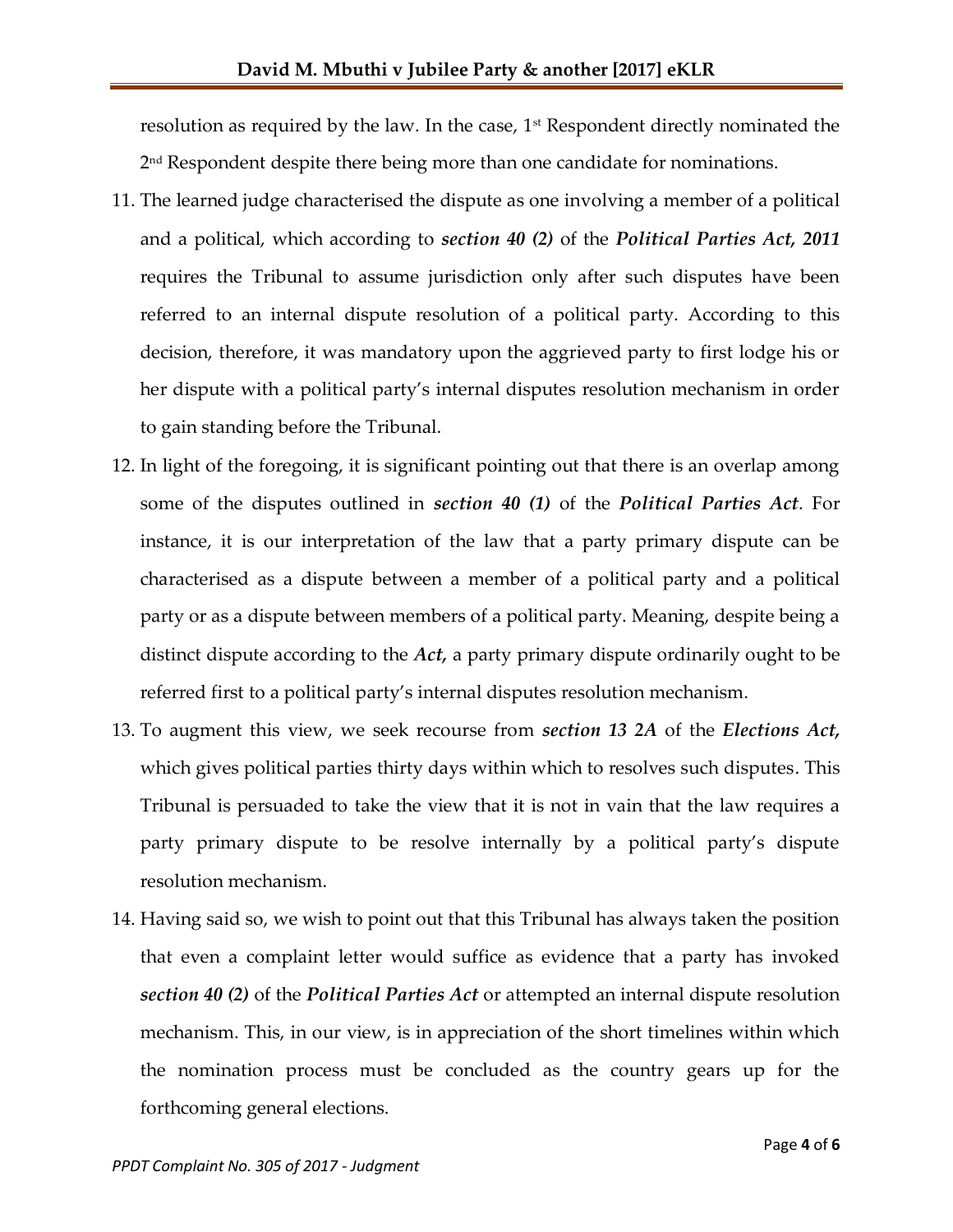- 15. A close examination of the Complainant's letter to the  $1<sup>st</sup>$  Respondent, we noted that the Complainant requested the  $1<sup>st</sup>$  Respondent to immediately write to the IEBC to correct the mistake and at the same time asked the IEBC to write to the  $1<sup>st</sup>$ Respondent to ascertain the latter's rightful nominee for the Makueni Senatorial position in order to avert wrangles. We find this to be not only contradictory but also ambiguous if not uncertain.
- 16. The said letter was contradictory in the sense that on one hand, the Complainant is asking the 1<sup>st</sup> Respondent to write to IEBC to rectify the mistake while at the same time asking the IEBC to write to the  $1<sup>st</sup>$  Respondent to ascertain its rightful nominee for Makueni County. The ambiguity and uncertainty comes in at the point where one would be left wondering after reading the Complainant's letter as to who the complaint was directed. In other words, the Complainant fell short of requesting the 1 st Respondent to resolve the issue.
- 17. For these reasons, we hold that the Complainant failed to invoke internal disputes resolution mechanism of the 1st Respondent as demanded by *section 40 (2)* of the *Political Parties Act, 2011.* Consequently, we are persuaded by the 1<sup>st</sup> Respondent's arguments that this Tribunal did not have the jurisdiction to entertain the instant complaint.

### *Orders*

- 18. In the premises, this Tribunal orders as follows:
	- *(a) That the Complainant's case be and is hereby dismissed.*
	- *(b) No Order as to cost in order to foster party unity, growth and democracy. Orders accordingly.*

## **DATED AT NAIROBI THIS 2ND DAY OF JUNE 2017**

 **Kyalo Mbobu (Chairman) ....................................................................**

 **James Atema (Member)…….................................................................**